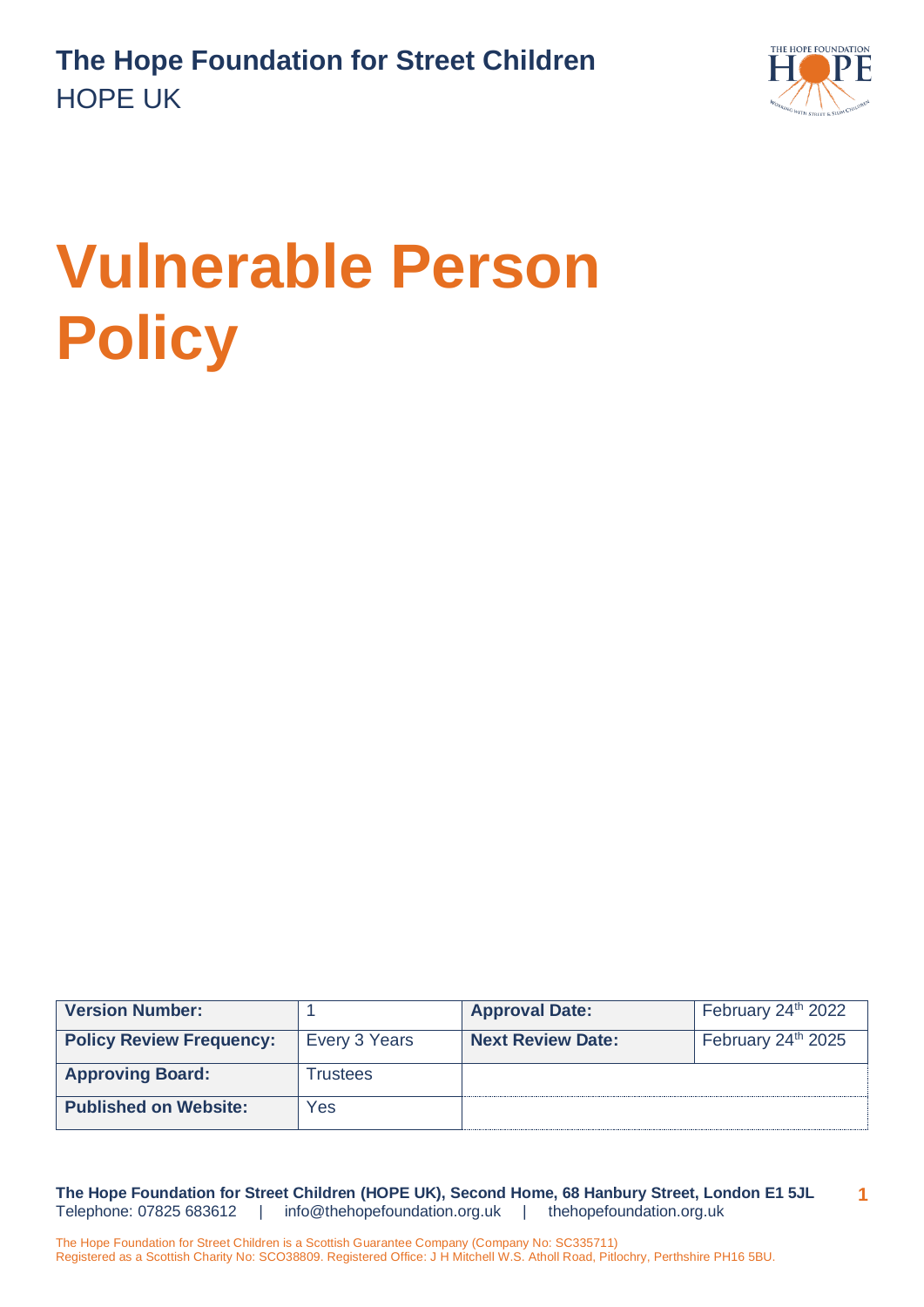

# **Table of Contents**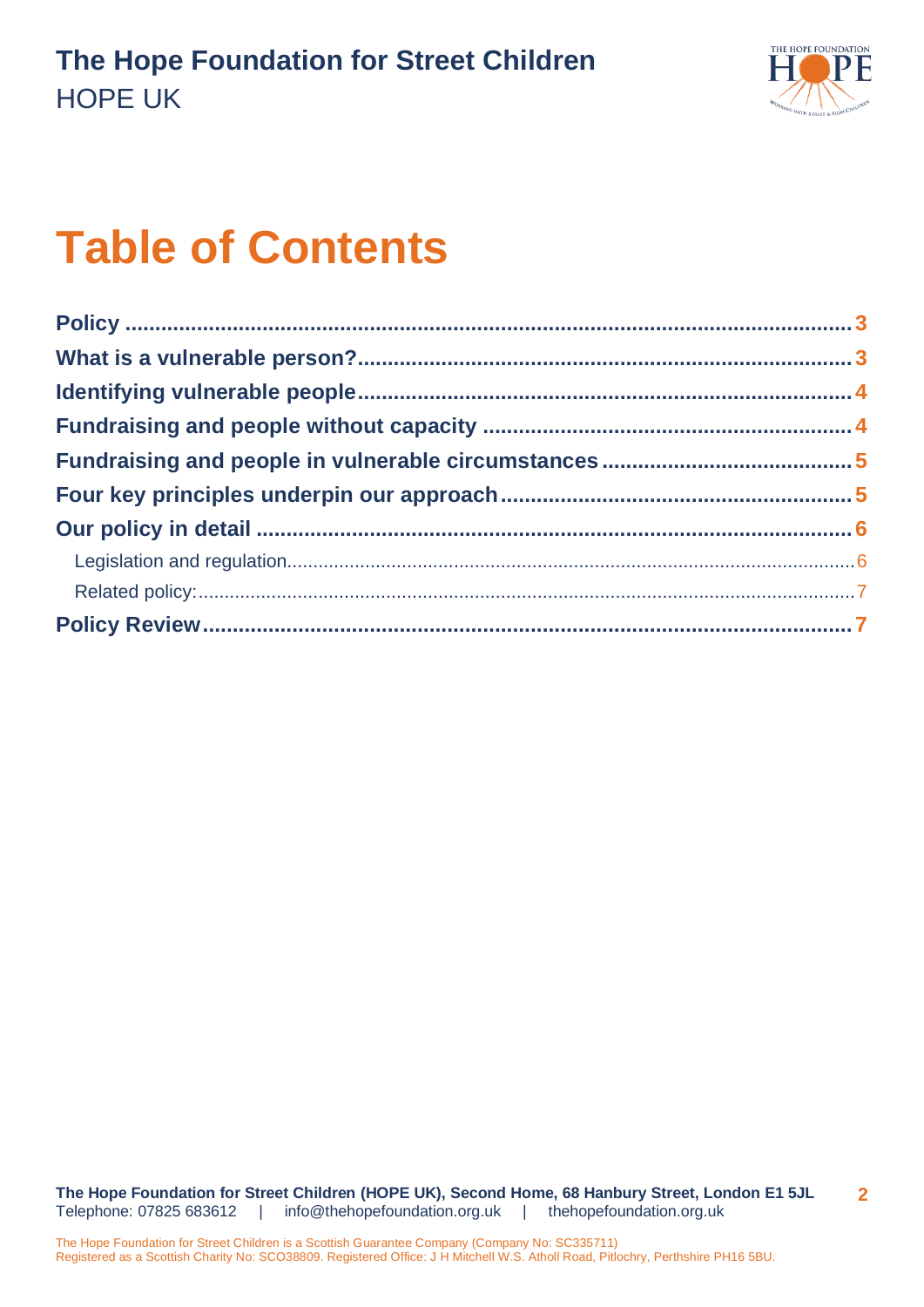

# <span id="page-2-0"></span>**Policy**

HOPE UK has an obligation to protect vulnerable people, including people without legal capacity to make decisions and people in vulnerable circumstances. We believe that giving to HOPE UK should be a positive experience for all.

We recognise that some of the people we engage with through our fundraising activities will not always have the capacity to fully understand the nature of the donation they are being asked to make or the consequences of making that donation, and there will be times when we won't be able to accept donations from these individuals.

### <span id="page-2-1"></span>**What is a vulnerable person?**

According to the Institute of Fundraising's 'Treating Donors Fairly' guide, the term 'vulnerable person' includes two groups: (i) people without capacity and (ii) people in vulnerable circumstances.

A person without capacity is someone who does not fully understand the nature of the donation they are being asked to make, or the consequences of making that donation. They are legally unable to make a donation on their own. According to the Mental Capacity Act 2005, a person might not have capacity if they have conditions including but not limited to:

- dementia
- a severe learning disability
- a brain injury
- symptoms of alcohol or drug use

A person in vulnerable circumstances is someone who does understand the nature and consequences of donating, but they find it difficult to immediately make an informed decision about the choices offered to them. They are legally able to make a donation on their own, but they might not be in the best state of mind to do so. Although there's no precise way of telling if a person is in vulnerable circumstances, some examples might include someone who:

- has had a recent bereavement
- is unable to understand the language spoken to them
- has an undiagnosed or temporary mental health condition, such as anxiety
- has certain conditions or limitations such as severe sight or hearing difficulties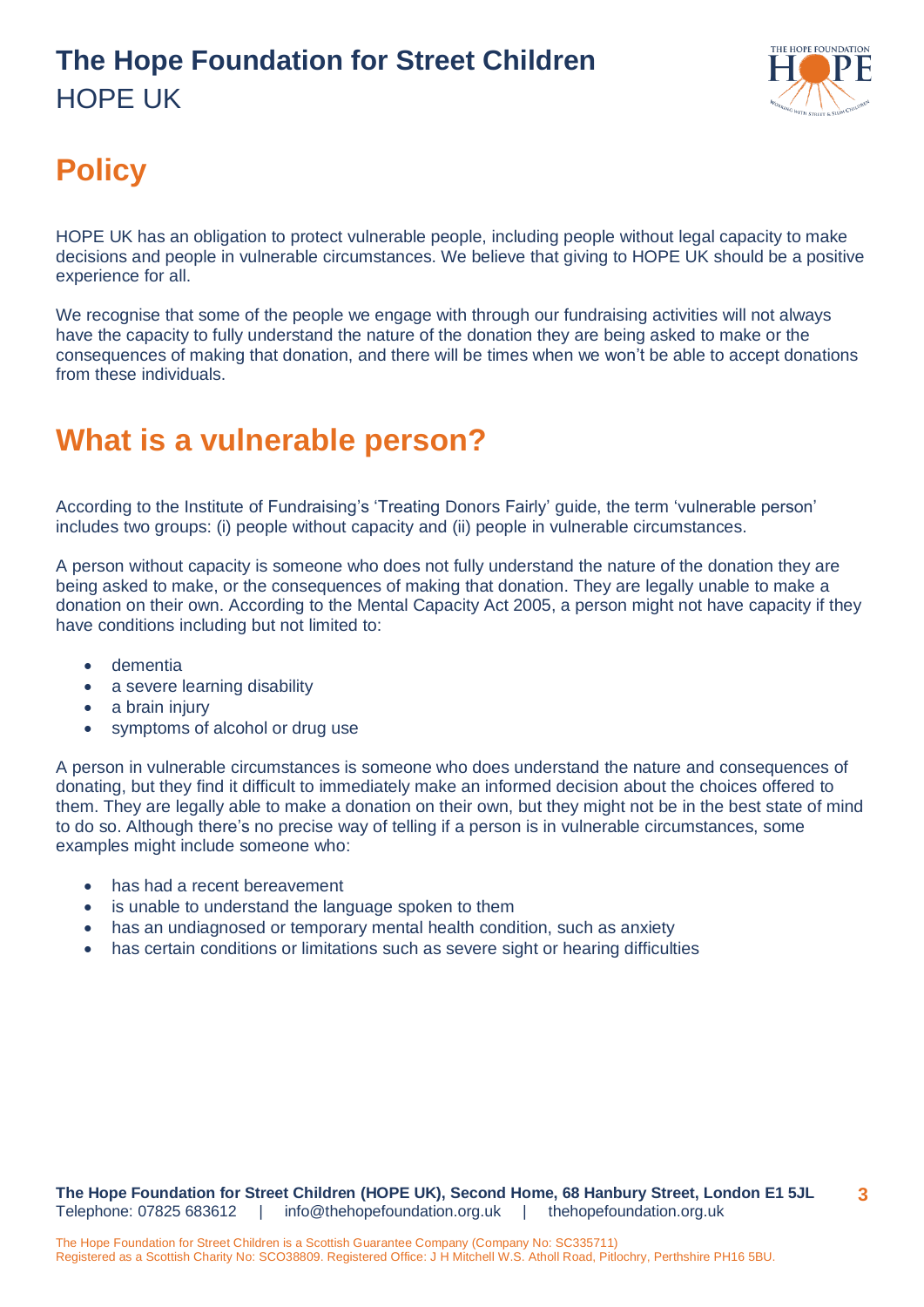

## <span id="page-3-0"></span>**Identifying vulnerable people**

We know that it may be difficult in some situations, for fundraisers to decide whether or not someone is in a vulnerable circumstance or that they lack capacity. The approach of our fundraisers is always to treat everyone fairly and to err on the side of caution. This applies to all of our fundraising by our direct employees and by HOPE UK volunteers or through a third party associate.

HOPE UK staff, volunteers, and third party associates will follow the Institute of Fundraising's guidance, and when considering whether a person is vulnerable, they will take into account factors such as:

- indicators that the individual appears confused or can't understand what is being said to them (e.g. asking irrelevant questions, responding to questions irrationally, responding in broken English or another language)
- indicators that suggest a lack of mental capacity (e.g. saying things like 'my carer usually does things like this for me', or having trouble remembering simple relevant information, or not sure what they're donating to)
- written communications (e.g. the supporter has indicated to us that they are vulnerable, or if it appears that someone's thoughts and wishes are not clear or consistent)

#### <span id="page-3-1"></span>**Fundraising and people without capacity**

Whenever we suspect that someone we engage with is lacking capacity, we will take steps to respectfully cease the contact in a way which seeks to:

- protect that person
- protect their dignity
- note any desire they have expressed to support HOPE UK

In the context of fundraising, this can be done by concluding the conversation immediately and respectfully. Fundraisers should do so politely, without:

- making a request for a donation
- asking about the individual's capacity to make a decision, or about the existence of vulnerable circumstances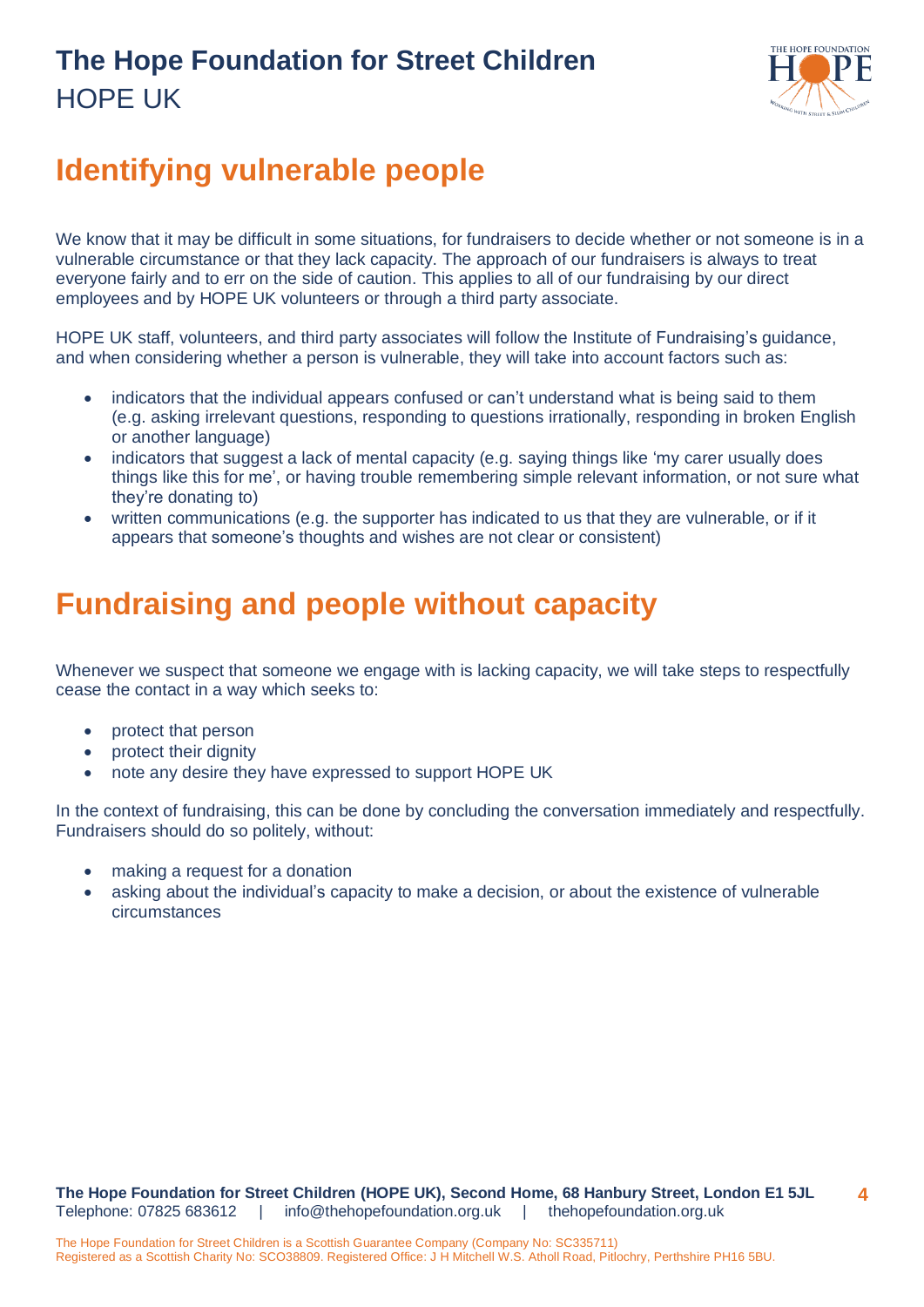

## <span id="page-4-0"></span>**Fundraising and people in vulnerable circumstances**

Whenever we suspect that someone we engage with is in vulnerable circumstances, we will not accept their donation until we know that they're no longer at risk of making an ill-informed decision due to their vulnerability. Again, we will do this in a way which seeks to:

- protect that person
- protect their dignity
- note any desire that they have expressed to support HOPE UK

We will take steps to provide additional support to make sure that they're happy with their decision to donate. This is because we believe that everyone has the right to donate if they wish to and are able to do so. This support can include, for example:

- delaying acceptance of a donation to give the donor time to consider their decision
- suggesting that the donor gets advice from family or friends
- asking the donor to get in contact with HOPE UK again in the future, when they feel more able to make an informed decision

Again, our fundraisers should do this politely, without:

- making a request for a donation
- asking about the individual's capacity to make a decision, or the existence of vulnerable circumstances

#### <span id="page-4-1"></span>**Four key principles underpin our approach**

- **We will always be respectful.** This means being mindful of and sensitive to any particular need that a donor may have. It also means striving to respect the wishes and preferences of the donor.
- **We will treat our donors fairly.** This includes not discriminating against any group or individual based on their appearance or health conditions.
- **We will respond appropriately to the individual needs of our donors.** The responsibility lies with our fundraisers to adapt their approach (tone, language, communication technique) to suit the needs and requirement of the donor.
- **We take responsibility for our actions, ensuring our fundraising is carried out in line with the Code of Fundraising Practice.** Our processes and procedures ensure this happens and that the needs of people in vulnerable circumstances are met.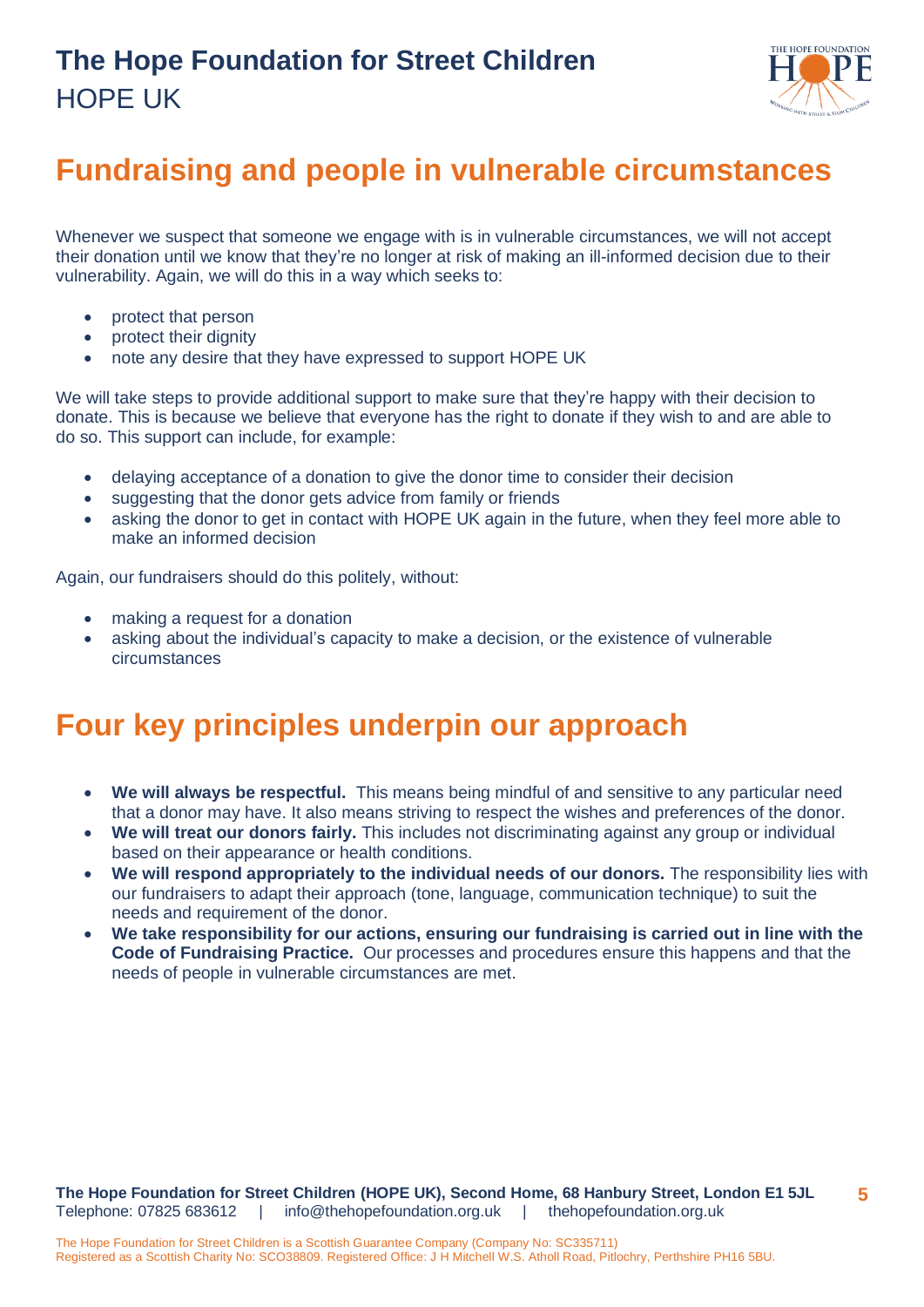

# <span id="page-5-0"></span>**Our policy in detail**

Our policy is informed by the Institute of Fundraising's (IoF) Code of Fundraising Practice Guide to 'Treating Donors Fairly' guide. [www.ciof.org.uk/events-and-training/resources/treating-donors-fairly/](http://www.ciof.org.uk/events-and-training/resources/treating-donors-fairly/)

- HOPE UK is compassionate and considerate towards its supporters and will never exploit anyone's vulnerability.
- We will always do everything we can to assist supporters to make informed decisions about the support they choose to give to HOPE UK.
- We fully comply with the Fundraising Regulator's Code of Fundraising Practice and the Fundraising Guarantee. [www.goodfundraising.scot/fundraising-guarantee/](http://www.goodfundraising.scot/fundraising-guarantee/)
- HOPE UK encourages supporters, or those acting on their behalf to declare vulnerability.
- HOPE UK will not contact supporters with the aim of asking for an increase in their giving where the supporters' records indicate a declaration of vulnerability.
- Regardless of whether a declaration has been made or not, HOPE UK does not accept donations where it has reason to believe that a supporter may not have capacity or may be experiencing vulnerable circumstances and that accepting the donation would be ethically wrong and/or harmful to the donor.
- Should a situation arise where HOPE UK becomes aware that it has unknowingly accepted donations from an individual during a time that he or she did not have capacity or was experiencing vulnerable circumstances, we will endeavour to return all donations accepted during this period.
- Should we receive information regarding a supporter's vulnerability from a third party, we will not act on any request to alter the supporter's preferences unless the third party can provide evidence that they have authority to act on behalf of the supporter.
- If HOPE UK becomes aware of a situation where a third party or individual acting on its behalf has not acted in accordance with this policy, we may stop working with the third party or ask the individual who is non-compliant with the policy be removed from HOPE UK's campaigns.
- We recognise that it may sometimes be difficult for fundraisers to assess the vulnerability of a supporter; in cases where a fundraiser is unsure, they will ask their line manager for a second opinion and approval to accept any donation.
- If a fundraiser believes they have interacted with a vulnerable supporter and are concerned about their welfare, they will follow the HOPE UK safeguarding statement.

#### <span id="page-5-1"></span>Legislation and regulation

- Mental Capacity Act 2005: [www.legislation.gov.uk/ukpga/2005/9/contents/](http://www.legislation.gov.uk/ukpga/2005/9/contents/) and Adults with Incapacity (Scotland) Act 2000: www.legislation.gov.uk/asp/2000/4/contents/
- Charities (Protection and Social Investments) Act 2016: www.legislation.gov.uk/ukpga/2016/4/contents/enacted/
- Equality Act 2010: www.legislation.gov.uk/ukpga/2010/15/contents/
- Data Protection Act 1998: [www.legislation.gov.uk/ukpga/1998/29/contents/](http://www.legislation.gov.uk/ukpga/1998/29/contents/) and General Data Protection Regulation (GDPR): www.gdpr-info.eu/
- Mental Health Act 1983: [www.legislation.gov.uk/ukpga/1983/20/contents/](http://www.legislation.gov.uk/ukpga/1983/20/contents)